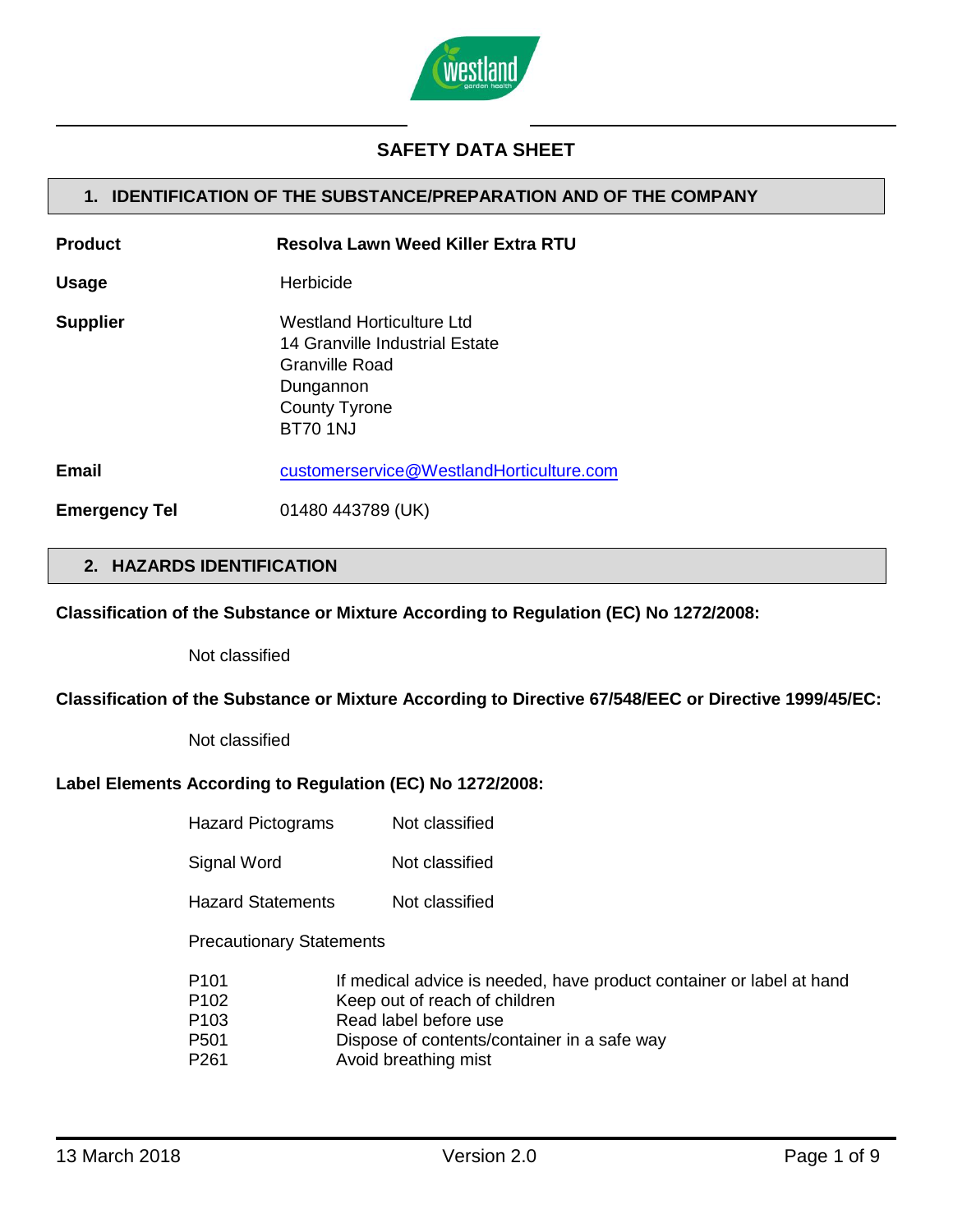

# Supplemental Information<br>EUH401 To avo

- To avoid risks to human health and the environment, comply with the instructions for use.
- SP1 Do not contaminate water with the product or its container (Do not clean application equipment near surface water)

## **Label Elements According to Directive 67/548/EEC or Directive 1999/45/EC:**

| <b>Hazard Pictograms</b> | Not classified                                                                                                    |
|--------------------------|-------------------------------------------------------------------------------------------------------------------|
| R-Phrases                | Not classified                                                                                                    |
| S-Phrases                |                                                                                                                   |
| S <sub>2</sub><br>S46    | Keep out of reach of children<br>If swallowed seek medical advice immediately and show this container or<br>label |
| S <sub>23</sub>          | Do not breathe spray                                                                                              |
| S <sub>51</sub>          | use only in well ventilated areas                                                                                 |
| S <sub>25</sub>          | Avoid contact with eyes                                                                                           |
| <b>FS 51</b>             | Do not contaminate ponds, waterways or ditches with chemical or used<br>container                                 |

## **3. COMPOSITION/INFORMATION ON INGREDIENTS**

**Description** Herbicide containing 3.75 g/l Mecoprop-P and 0.47 g/l Dicamba as a ready to use solution

## **Hazardous Ingredients**

| Ingredient                                                                                           | <b>Identifiers</b>               | <b>Concentrati</b><br><b>on</b><br>%W/W | Warning<br><b>Symbols</b> | <b>Directive</b><br>67/548/EEC     | <b>Regulation (EC) No</b><br>1272/2008 (CLP)                         |
|------------------------------------------------------------------------------------------------------|----------------------------------|-----------------------------------------|---------------------------|------------------------------------|----------------------------------------------------------------------|
| $(R)$ and $(S)-2-(4-Chloro-$<br>2-methylphenoxy)<br>propionic acid<br>potassium salt<br>(Mecoprop-P) | EC: 240-539-0<br>CAS: 66423-05-0 | 0.375 %<br>W/W                          | $\mathbf{1}$              | Xn; R20/22<br>Xi; R41<br>N; R51/53 | Acute Tox, 4 H302<br>Eye Dam. 1 H318<br>Aquatic Chr. 2 H411          |
| 3,6-dichloro-2-methoxy<br>benzoic acid (Dicamba)                                                     | EC: 217-635-6<br>CAS: 1918-00-9  | 0.047% W/W                              | $\frac{1}{2}$             | Xn; R20/22<br>Xi: R41<br>N; R51/53 | Acute Tox. 4 H302,<br>H332<br>Eye Dam. 1 H318<br>Aquatic Chr. 2 H411 |
| Potassium Hydroxide                                                                                  | EC: 215-181-3<br>CAS: 1310-58-3  | $0 - 0.035%$                            |                           | Xn; R22<br>C: R35                  | Acute Tox. 4 H302<br>Skin Corr, 1A H314                              |

For the full text of the R phrases mentioned in this section, see section 16.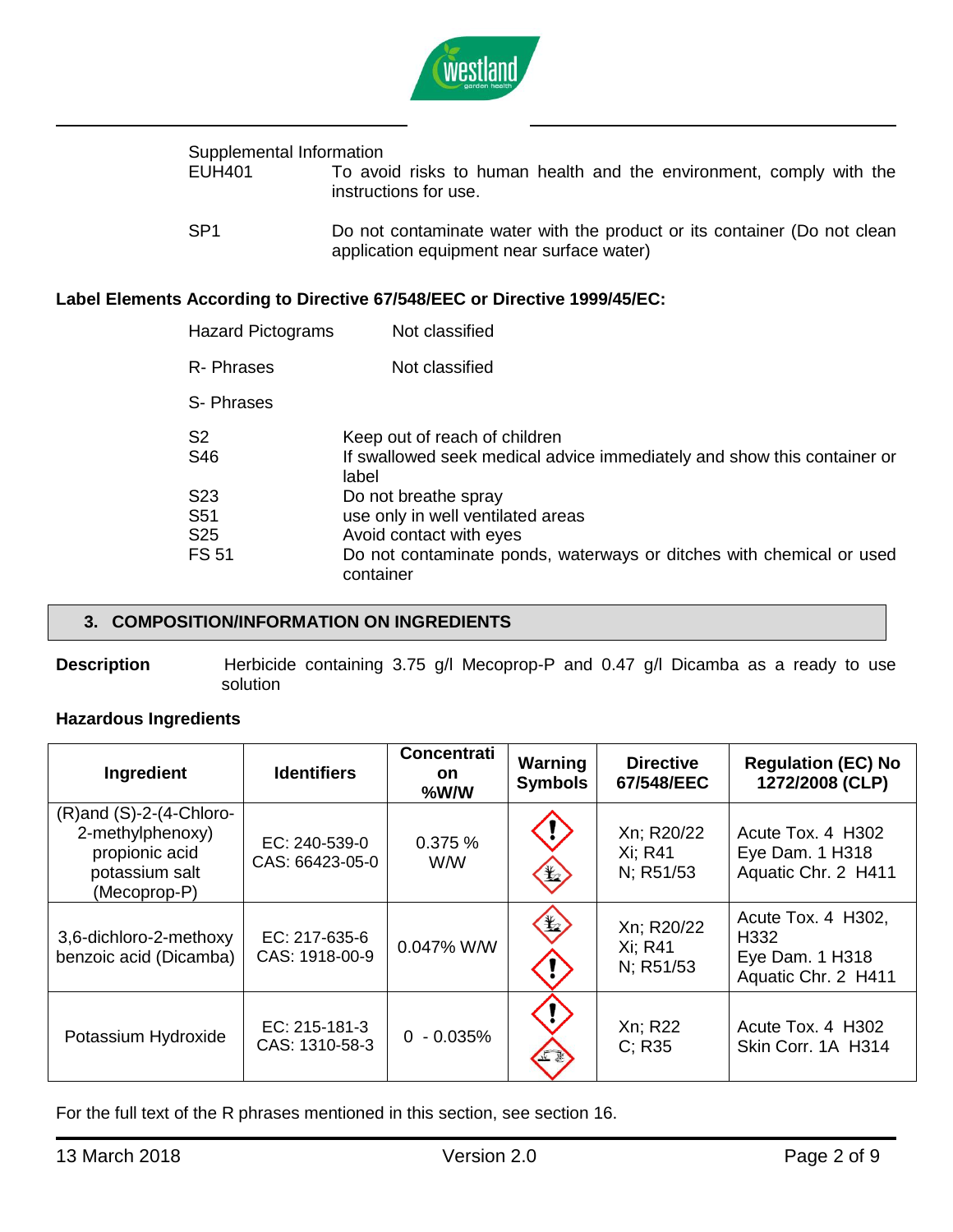

## **4. FIRST AID MEASURES**

| <b>General Advice:</b> | Have the product container, label or Material Safety Data Sheet with you when calling a<br>poison control center or physician, or going for treatment.                                                                                            |
|------------------------|---------------------------------------------------------------------------------------------------------------------------------------------------------------------------------------------------------------------------------------------------|
| Inhalation:            | Move person to fresh air.<br>If there is breathing difficulty or coughing, keep patient warm and at rest.<br>Seek medical advice immediately.                                                                                                     |
| <b>Skin Contact:</b>   | Take off all contaminated clothing.<br>Wash all exposed skin area with mild soap and gently flowing water for at least 10<br>minutes<br>If skin irritation persists call a physician.<br>Wash contaminated clothing before re-use.                |
| <b>Eye Contact:</b>    | Rinse immediately with plenty of water, also under the eyelids, for at least 15 minutes.<br>Remove contact lenses and continue flushing.<br>Take care not to wash the chemical from one eye into the other<br>Seek medical attention immediately. |
| Ingestion:             | Rinse mouth with water if the person is conscious<br>Do NOT induce vomiting.<br>Seek medical advice immediately and show container or label.                                                                                                      |

## **5. FIRE FIGHTING MEASURES**

## **Suitable Extinguishing Media:**

.

Use water spray, alcohol-resistant foam, dry chemical or carbon dioxide

#### **Specific Hazards Arising From the Substance or Mixture:**

As the product contains combustible organic components, fire will produce dense black smoke containing hazardous products of combustion (HCl,  $Cl_2$ , CO,  $CO_2$ , NO<sub>x</sub>). Exposure to decomposition products may be a hazard to health

## **Special Protective Equipment for Fire Fighters:**

Wear full protective clothing and self-contained breathing apparatus.

## **Further Information:**

Standard procedure for chemical fires. Collect contaminated fire extinguishing water separately Do not allow run-off from fire fighting to enter drains or water courses. Use water spray or fog for cooling exposed containers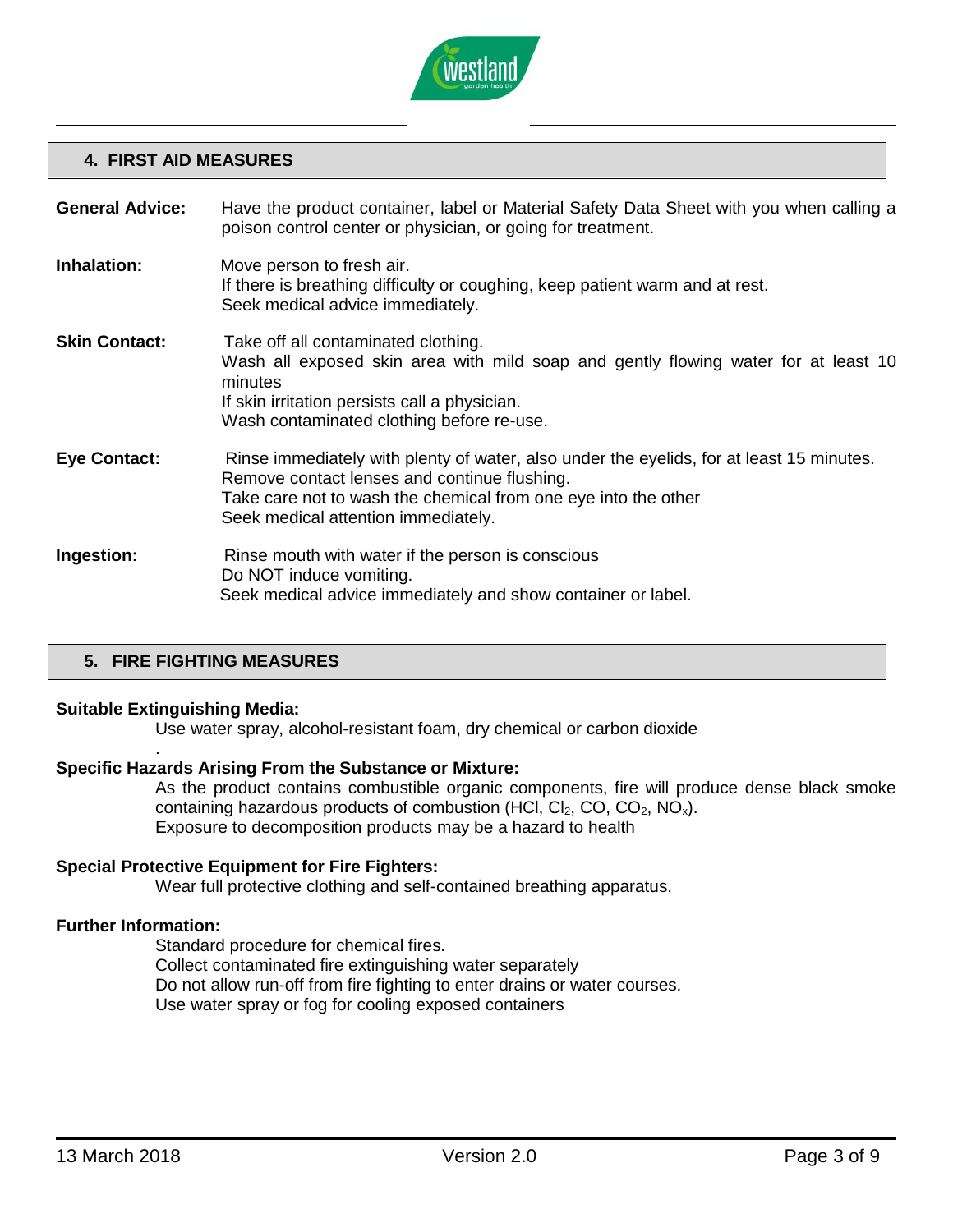

## **6. ACCIDENTAL RELEASE MEASURES**

#### **Personal Precautions, Protective Equipment and Emergency Procedures:**

Wear personal respiratory and eye protective equipment; refer to protective measures listed in sections 8.

#### **Environmental Precautions:**

Prevent further leakage or spillage if safe to do so. Do not flush into surface water or sanitary sewer system.

#### **Methods and Materials For Containment And Cleaning Up:**

Contain spillage, and then soak up with non-combustible absorbent material (e.g. sand, silica gel, acid binder, universal binder). Sweep and shovel into suitable containers for disposal according to local / national regulations

**Additional Advice:** If the product contaminates rivers and lakes or drains inform respective authorities.

## **7. HANDLING AND STORAGE**

#### **Handling**:

- Do not eat, drink or smoke when using this product
- Wash hands and other exposed areas with mild soap and water before eat, drink or smoke and when leaving work
- Handle in accordance with good industrial hygiene and safety procedures
- Do not breathe spray

#### **Storage**:

- Store in original container.
- Keep away from naked lights
- Keep containers closed tightly in a dry, cool and well-ventilated place.
- Keep out of reach of children
- Keep away from food, drink and animal feeding stuffs

#### **Specific End Uses**:

Use only as herbicide according to the instruction on the label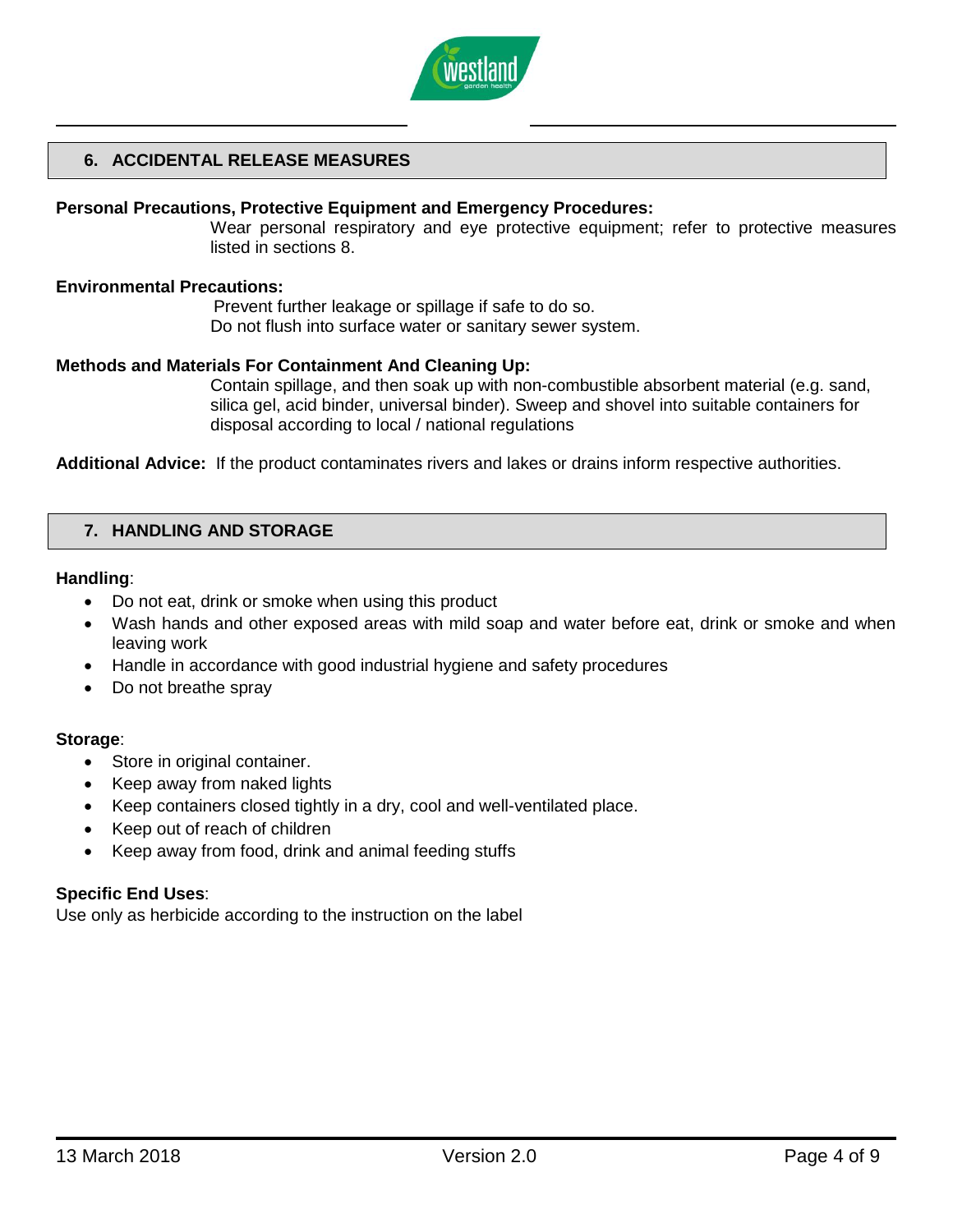

## **8. EXPOSURE CONTROLS / PERSONAL PROTECTION**

## **Control Parameters**

Ingredients with limit values that require monitoring at the workplace:

|                                                                                   | <b>Work Exposure Limit (WEL)</b>                               |                                                                  |  |
|-----------------------------------------------------------------------------------|----------------------------------------------------------------|------------------------------------------------------------------|--|
| Ingredient                                                                        | <b>Long-term Exposure Limit</b><br>(8-hr TWA reference period) | <b>Short-term Exposure Limit</b><br>(15 minute reference period) |  |
| (R)-2-(4-Chloro-2-<br>methylphenoxy)propionic acid<br>potassium salt (Mecoprop-P) | 10 mg/m $3$                                                    | 20 mg/m <sup>3</sup>                                             |  |
| 3,6-dichloro-2-methoxy benzoic acid,<br>potassium salt (Dicamba)                  | 10 mg/m <sup>3</sup>                                           |                                                                  |  |
| Potassium Hydroxide                                                               |                                                                | 2 mg/m <sup>3</sup>                                              |  |

| <b>Engineering Control Measures:</b>        | The normal precautionary measures for handling chemicals should be<br>observed                        |
|---------------------------------------------|-------------------------------------------------------------------------------------------------------|
| <b>Protective Measures:</b>                 | Avoid contact with skin, eyes and clothing.                                                           |
| <b>Respiratory Protection:</b><br>$\bullet$ | No personal respiratory protective equipment normally required when<br>used with adequate ventilation |
| <b>Hand Protection:</b>                     | Wear chemical resistant gloves.                                                                       |
| <b>Eye Protection:</b>                      | Safety glasses or goggles                                                                             |
| $\bullet$                                   | <b>Skin and Body Protection:</b> Lightweight protective clothing appropriate to the conditions of use |

**Hygiene Measures:** Remove and wash contaminated clothing and gloves, including the inside, before re-use Wash hands before breaks and immediately after handling the product. When using, do not eat, drink or smoke Shower or bath at the end of working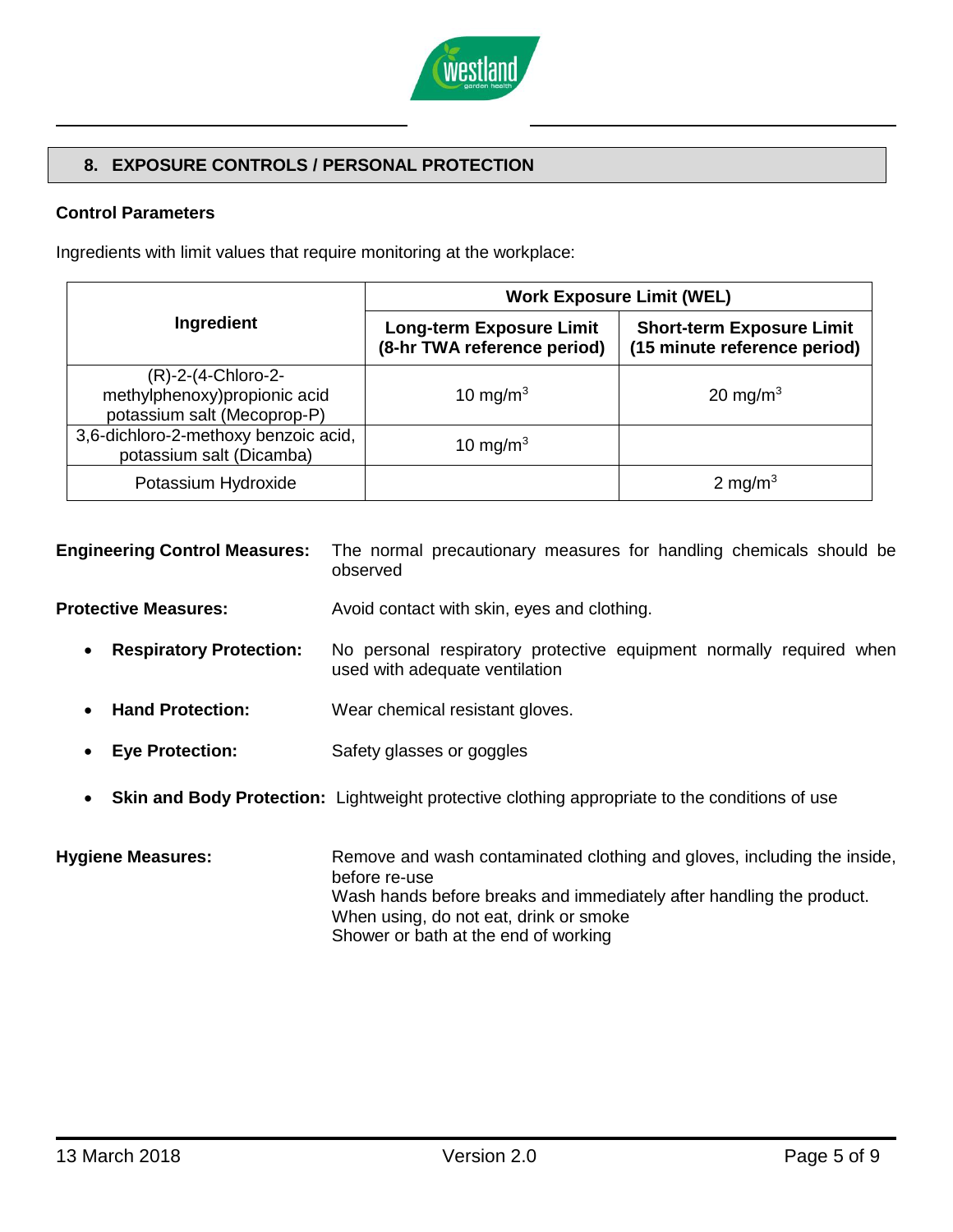

# **9. PHYSICAL AND CHEMICAL PROPERTIES**

| <b>Appearance:</b> | Clear yellowish liquid |
|--------------------|------------------------|
| Odour∶             | Slight phenolic odour  |

## **Other Properties**:

|            | <b>Value</b>                | Temperature    | <b>Method</b> |
|------------|-----------------------------|----------------|---------------|
| pH         | $9.6 - 11.5$                |                |               |
| Density    | 1.002 $g/ml$                | $20^{\circ}$ C |               |
| Solubility | Completely soluble in water |                |               |

No other data available

| <b>10. STABILITY AND REACTIVITY</b> |  |
|-------------------------------------|--|
|                                     |  |

|                                      |              | <b>Hazardous Decomposition:</b> The product is stable under normal conditions of use and storage<br>Combustion or thermal decomposition will evolve toxic or irritant vapours:<br>hydrogen chloride, halogens, nitrogen oxides, carbon monoxide, carbon dioxide |
|--------------------------------------|--------------|-----------------------------------------------------------------------------------------------------------------------------------------------------------------------------------------------------------------------------------------------------------------|
| <b>Materials to Avoid:</b>           |              | Strong acid, strong bases and oxidising agents                                                                                                                                                                                                                  |
| <b>Conditions to Avoid:</b>          |              | Avoid direct heat. Protect from frost                                                                                                                                                                                                                           |
| <b>11. TOXICOLOGICAL INFORMATION</b> |              |                                                                                                                                                                                                                                                                 |
| <b>Acute Toxicity:</b>               |              | No test data available. Information on ingredients below:                                                                                                                                                                                                       |
|                                      |              | Dicamba (>97%): Median lethal dose Oral, LD50 1581 mg/kg (Rat).<br>Median lethal dose Dermal, LD50 >2000 mg/kg (Rat)<br>Median lethal concentration Inhalation, LC50 4.46 mg/l, 4h, (Rat)                                                                       |
|                                      |              | Mecoprop-P (600g/l AI): Median lethal dose Oral, LD50 500-2000 mg/kg (Rat).<br>Harmful if swallowed<br>Median lethal dose Dermal, LD50 > 2000 ml/kg (Rat)<br>Median lethal concentration Inhalation, LC50 > 5.4 mg/l, (Rat)                                     |
|                                      |              | Potassium Hydroxide: Median lethal dose Oral, LD50 273 mg/kg (Rat). Strong caustic<br>effect                                                                                                                                                                    |
|                                      | On the skin: | Corrosion/Irritation: No test data available. Information on ingredients below:<br>Dicamba: Mildly irritating<br>Mecoprop-p: There may be irritation and redness at the site of contact<br>Potassium hydroxide: Strong caustic effect                           |
|                                      | On the eye:  | Dicamba: Severely irritating<br>Mecoprop-P: There may be irritation and redness. The eyes may water<br>profusely<br>Potassium hydroxide: Strong caustic effect                                                                                                  |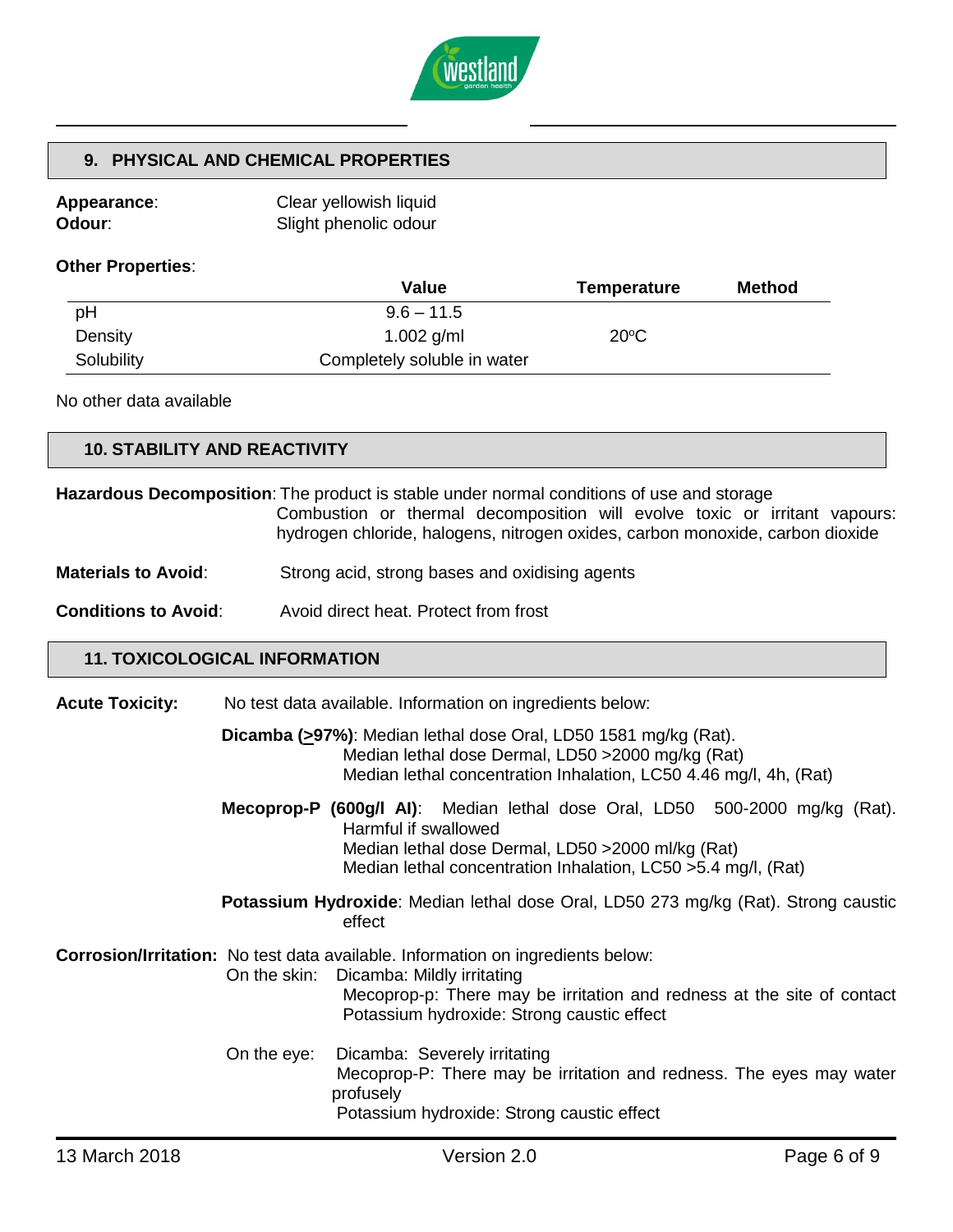

**Respiratory or Skin Sensitization:** No test data available. Information on ingredients below: **Dicamba**: Not sensitizing

**Long Term Toxicity:** No test data available. Information on ingredients below:

**Dicamba**: This product is not known to be mutagenic, carcinogenic or toxic to reproduction and development

**STOT- repeated exposure:** No test data available. Information on ingredients below: **Dicamba**: This product is not known to be toxic in repeat doses

## **12. ECOLOGICAL INFORMATION**

**Toxicity :** Toxic to aquatic organisms. Information on ingredients below:

- **Toxicity To Fish: Dicamba:** LC<sub>50</sub> Oncorhynchus mykiss (Rainbow trout), 135.4 mg/l, 96h **Mecoprop-P:** LC<sub>50</sub> Rainbow trout, >100 mg/l, 96h **Potassium Hydroxide:** LC<sub>50</sub> Gambusia affinis, 80mg/l, 96h
- **Toxicity To Aquatic Invertebrates: Dicamba:** EC<sub>50</sub> Daphnia magna (water flea), 110.7 mg/l, 48h **Mecoprop-P:** EC<sub>50</sub> Daphnia magna (water flea), >91 mg/l, 48h
- **Toxicity To Aquatic Plants: Dicamba:** EbC<sub>50</sub> Anabaena flos-aquae (Bluegreen algae), 43.1 mg/l, 72 h **Mecoprop-P:** ErC<sup>50</sup> Pseudokirchneriella subcapitata, 16.2 mg/l, 72 h or 96h ErC<sup>50</sup> Lemna minor, 1.6 mg/l, 72h or 96h
- **Toxicity To Bacteria: Dicamba:** IC<sub>50</sub> activated sewage sludge >500mg/l, 3h

**Mobility: Dicamba:** Very high mobility in soil **Mecoprop-P:** Fairly mobile but rapidly degraded in aerobic soils **Potassium Hydroxide:** Slightly hazardous for water. Do not allow undiluted product or large quantities to reach ground water, water course or sewage system

**Persistence & Degradability: Dicamba:** Not readily biodegradable. No persistent in water: degradation half life 35-46 d. No persistent in soil: degradation half life 1.4-11d **Mecoprop-P:** Rapidily biodegradable **Potassium Hydroxide:** Not applicable to inorganic substances

**Bio-accumulative Potential: Dicamba:** Potential for bioaccumulation is low **Mecoprop-P:** Potential for bioaccumulation is low based on log P<sub>ow</sub> **Potassium Hydroxide:** Accumulation in organisms is not expected

**Results of PBT and vPvB assessment:** Ingredients not identified as PBT nor vPvB substances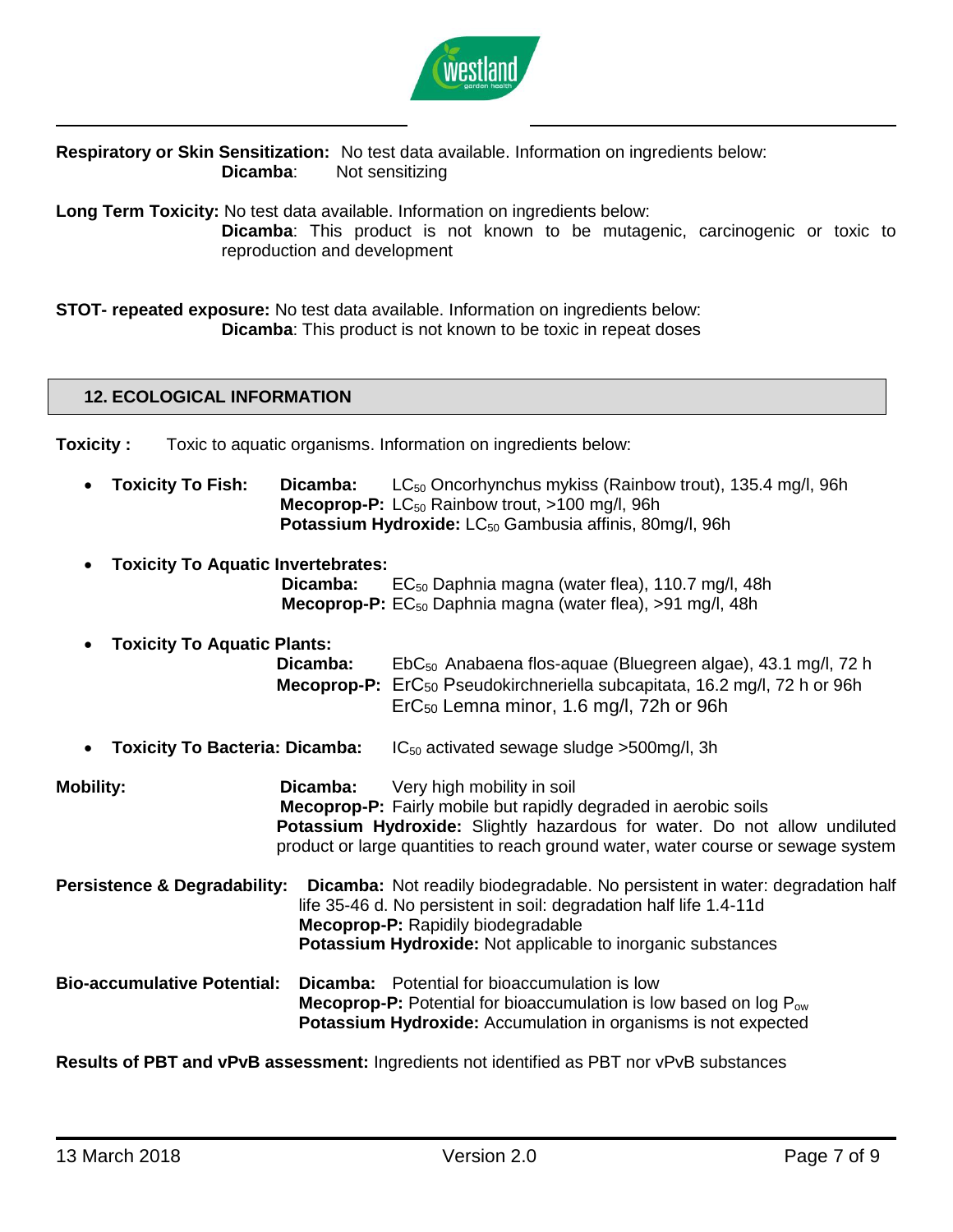

## **13. DISPOSAL CONSIDERATIONS**

**Product:** Do not contaminate ponds, waterways or ditches with chemical or used container. Do not dispose of waste into sewer. Where possible recycling is preferred to disposal or incineration. If recycling is not practicable, dispose at licensed waste disposal site capable of accepting pesticides in compliance with applicable regulations.

**Contaminated Packaging:** Empty remaining contents. Triple rinse containers. The rinse water should be added to the final spray solution. It must not be put down the drain, sink or toilet Completely empty containers can be put in the bin or disposed of in compliance with applicable local regulations

## **14. TRANSPORT INFORMATION**

- **Land Transport (ADR /RID)** Not dangerous goods
- **Sea Transport (IMDG)** Not dangerous goods
- **Air Transport (IATA-DGR)** Not dangerous goods

None special precautions for user

#### **15. REGULATORY INFORMATION**

| <b>Registration Numbers:</b> | MAPP 16863 |
|------------------------------|------------|
|                              | PCS 05324  |

**Contains:** Potassium salt of CMPP-P and Dicamba

#### **16. OTHER INFORMATION**

**Recommended uses and restrictions:** Follow the instructions

#### **Full texts of abbreviated H Statements refer to under Section 3:**

- H302 Harmful if swallowed
- H314 Causes severe skin burns and eye damage
- H318 Causes serious eye damage
- H332 Harmful if inhaled
- H411 Toxic to aquatic life with long-lasting effects